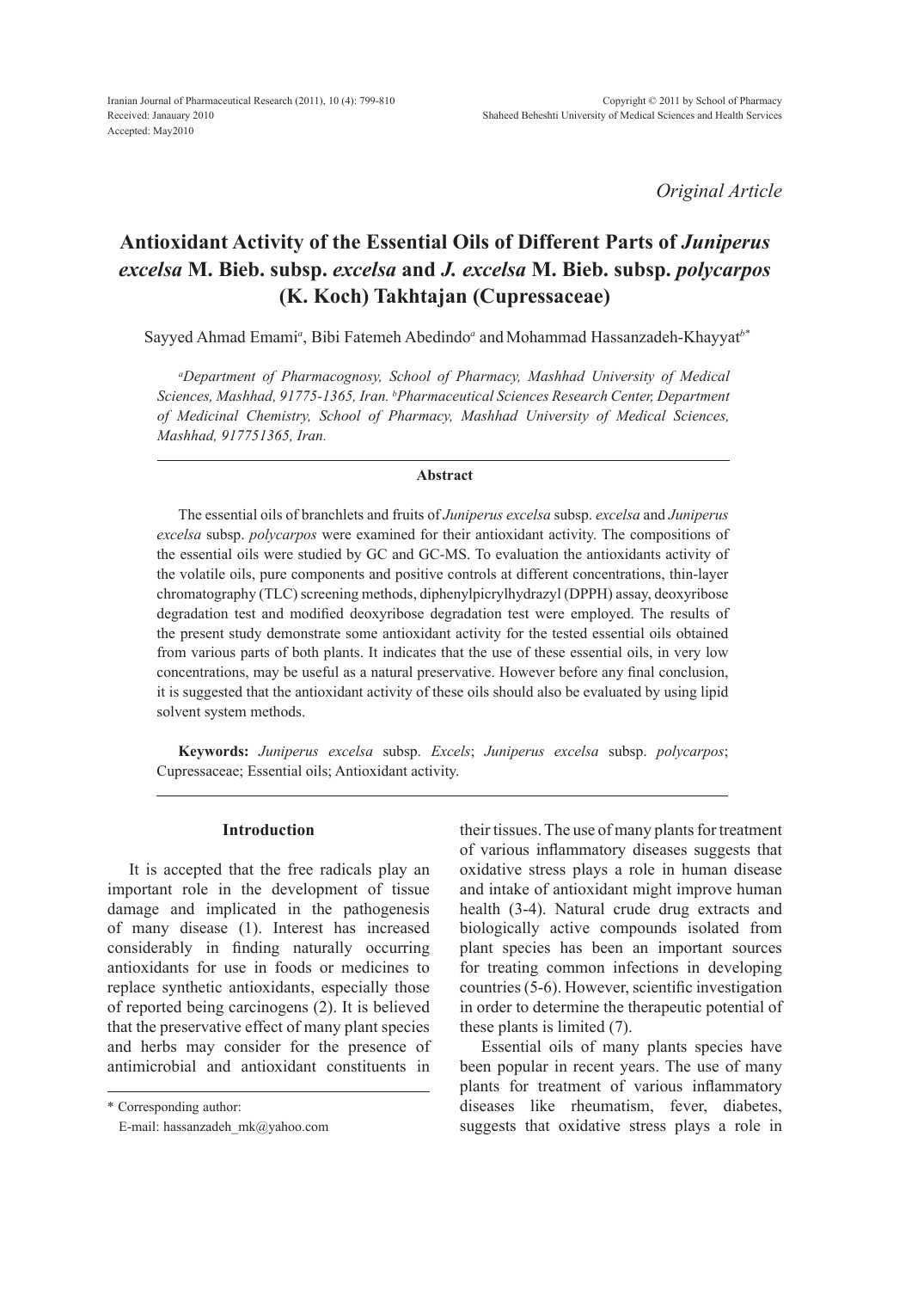human disease and intake of antioxidants may improve human health (3). Plant derived antioxidant components such as flavonoids and terpenoids are increasingly aimed as important dietary antioxidant factors (8).There is a strong need for effective antioxidants from natural sources as alternatives of commercial antioxidants. Various researches show that the main compounds of the essential oils have antioxidant activity (9). Essential oils are known to possess potential as natural agents for food preservation. Many of them, recently, have been qualified as natural antioxidants and proposed as potential substitutes of synthetic antioxidants in specific sectors of food preservation where their uses are not in contrast with their aroma (3, 8, 10).

The genus *Juniperus* (Cupressaceae) consists of approximately 67 species and 28 varieties. The genus is divided into three sections: *Caryocedrus* Edlicher (with only one species); *Juniperus* (syn: *Oxycedrus* Spach with 12 species) and *Sabina* (Miller) Spach (with 55 species) (11). Two examined subspecies of Iranian *J. excelsa* subsp. *excelsa* and *J. excelsa* subsp. *polycarpos* belong to the later section (12-13). This study is a part of a systematic investigation on the various aromatic Iranian conifers.

*Juniperus excelsa* M.Bieb. subsp. *excelsa* [*J. sabina* L. var. *taurica* Pall., *J. foetida* var. *excelsa* (M. Bieb.) Spach, *J. isophyllos* K. Koch, *J. excelsa* subsp*. excelsa* var. *depressa* O. Schwarz] is an evergreen tree occasionally a shrub or a prostrate shrub from Cupressaceae which is distributed in Balkan countries, Turkey, Syria and adjacent Lebanon, Georgia, Armenia, Azerbaijan, eastward in Iran to near Ashkhabad in Turkmenia, also on the north east coast of the Black Sea at the foot of the Caucasus and in the Crimea (12-19). Its Persian name is «Arduj» (16, 18-19). *J. excelsa* subsp. *excelsa* is a medicinal plant that has been used to treat dysmenorrheal (18), cough (21), bronchitis and colds (22), jaundice and tuberculosis (23) and to induce menses and expel fetus (24).

*J. excelsa* M.-Bieb. subsp. *polycarpos* (K. Koch) Takhtajan [*J. polycarpos* K. Koch, *J. macropoda* Boiss.] is a dioecious tree to 6-7 m tall or a low shrub with a dense head. This subspecies is found in Afghanistan, Iran, Armenia, Turkey, Turkmenia, India, Uzbekistan, Pakistan, Oman and Saudi Arabia (13, 18, 25). *J. excelsa* subsp. *polycarpos* is a medicinal plant and used for asthma (26); its Persian name is "Ors" (18).

While antioxidant activity of the essential oils of some of the *Juniperus* species has been studied( 3, 27-29), there is no published report on antioxidant activity of the essential oils of *Juniperus excelsa* subsp. *excelsa* and *Juniperus excelsa* subsp. *Polycarpos.* However there is only one published report about the antioxidant activity of *J. excelsa* subsp. *excelsa* (30).

In present study antioxidant effect of the essential oils obtained from different parts *J. excelsa* subsp. *excelsa* and *J. excelsa* subsp. *polycarpos* species evaluated using different methods. Also the compositions of the essential oils of these species analyze using GC and GC-MS in order to determine which components contribute to the antioxidant activity.

#### **Experimental**

#### *Materials*

Chemicals were obtained from Sigma (Sigma Aldrich GmbH. Steinheim. Germany). Limonene, *β*-pinene, sabinene, *α*-pinene, *α*-thujene, cedrol, *δ*-2-carene, *δ*-3-carene and *γ*-terpinene were purchased from Roth (Karlsruhe, Germany). Thin-layer chromatography (TLC) was carried out using silica gel  $F_{254}$  aluminum sheets (Merck, Darmstadt. Germany).

#### *Plant material*

Different parts of *Juniperus excelsa* subsp. *excelsa* (fruits and leaves) were collected from Eslami Island (1800 m altitude, Nov. 2006), East Azerbaijan province, and north west of Iran. The leaves (male and female trees) and fruits of *J. excelsa* subsp*. polycarpos* were collected from Teel Abad (2000 m altitude, Dec. 2006), Tash region, Khosh yeilagh area, Semnan province, central area of Iran. These plants were identified by Mr. M. R. Joharchi from Ferdowsi University of Mashhad Herbarium (FUMH) where vouchers specimens of both *J. excelsa* subsp. *excelsa* and *J. excelsa* subsp*. polycarpos* are deposited. The herbaria are 97-1005-8 and 97-1005-7 respectively. The collected materials were stored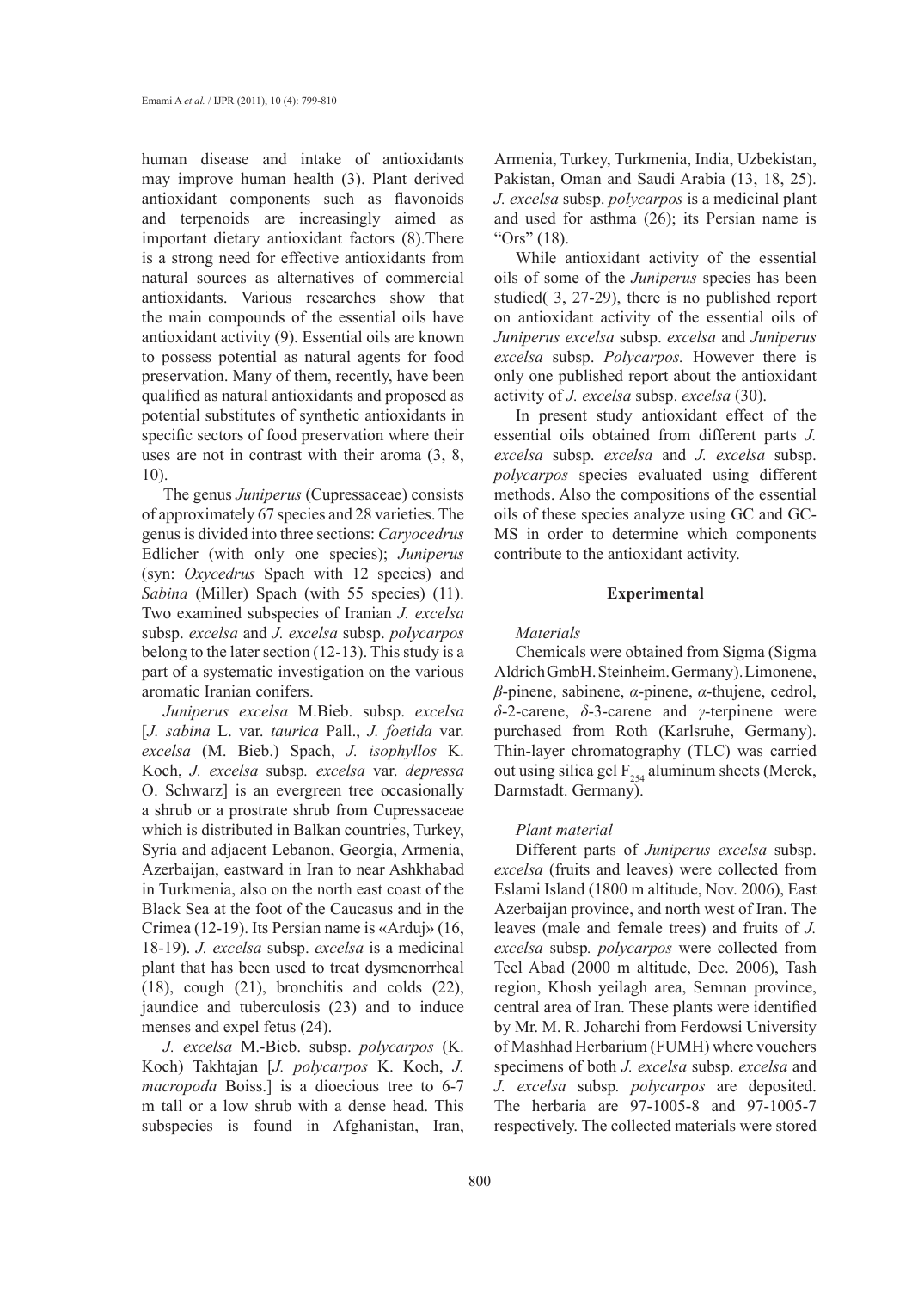at -20°C in order to avoid unfavorable changes in chemical components (31).

#### *Isolation of the essential oil*

Defrosted fresh leaves of male and female plants (800 g fresh wt.) as well as fruits (400 g fresh wt.) were cut into small pieces and then ground with a commercial blender. The volatile oils were isolated through distilled steam using a manufactured apparatus with a condenser. Distillation was continued for about 4 h and the volatile compounds containing the watersoluble fraction were allowed to settle for 30 min (32). The essential oils were separated from the aqueous layer and dried over anhydrous sodium sulfate. The dried oils were stored under nitrogen gas in a sealed vial and at -20°C until being analyzed. The yield percentage and composition of the essential oils were expressed in mL/100 g of fresh plant materials.

#### *GC and GC-MS analysis*

The composition of the volatile oil samples obtained from the fruits and leaves of *J. excelsa* subsp. *excelsa* as well as the fruits and leaves of the male and female of *J. excelsa*  subsp*. polycarpos* were identified using gas chromatography (GC) and gas chromatographymass spectrometric (GC-MS) analysis.

The GC-MS apparatus was a Varian GC-MS spectrometer consisted of a Varian star 3400 gas chromatograph equipped with a fusedsilica column (DB-5, 30 m  $\times$  0.32 mm i.d., film thickness of 0.25 mµ; J and W Scientific Inc), interfaced with a mass spectrometric detector (Varian Saturn 3). The operating conditions were as follows: oven temperature of 60-240°C with the rate of 3°C/min; injector temperature of 280°C; injector mode: split injection with split ratio of 1 : 20; with the carrier gas, He; flow rate of 2 mL/min; electronic impact (EI), ionization potential 70 eV, ion source temperature of 250°C, ionization current of 1000 µA, resolution of 1000 and mass range of 40-300 u.

The gas chromatograph (GC) was a Shimadzu GC-17 equipped with a FID detector, fusedsilica column (DB-5, 25 m  $\times$  0.25 mm i.d., film thickness of  $0.25 \mu m$ ). The operating conditions were as follows: oven temperature of 60-280°C with the rate of 8°C /min; injector temperature of 280 $^{\circ}$ C, split ratio of 1 : 10, with the carrier gas,  $N<sub>2</sub>$ , detector temperature of 300 $^{\circ}$ C.

The oil components were identified from their retention indices (RI) obtained with reference to *n*-alkane series (Sigma, UK), on DB-5 column, mass spectra with those of authentic samples, composition of their mass spectra and fragmentation patters reported in literature, computer matching with MS-data bank (Saturn version 4). Quantification of the relative amount of the individual components was performed according to the Area Percentage Method without consideration of calibration factor (33).

#### *Antioxidative assay*

*Rapid TLC screening for antioxidant*

This method was used to evaluate the antioxidant activity of the essential oils, as well as the pure standard compounds and positive controls. Eight pure components (*α*-pinene, sabinene, *β*-pinene, limonene, *δ*-3-carene, *δ*-2 carene, *γ*-terpinene and cedrol, as pure standard components), three different compounds [vitamin C, butylated hydroxytoluene (BHT) and quercetin] as positive controls and the oils obtained from different parts of the plants were spotted on duplicate silica gel plates and developed in toluene-ethyl acetate (97: 3 v/v).

One of the developed TLC plates was sprayed with *β*-carotene-linoleic acid reagent (34). Active compounds were detected as yellow spots on a white background zones where the colors that changed within 30-60 min (after spraying), were taken as positive results. The second developed TLC plate was sprayed with a 0.2% solution of the stable radical diphenylpicrylhydrazyl (DPPH) (35-36). Active compounds were detected as yellow spots on a purple background in these TLC plates. Zones in which the color changed within 30 min (after spraying) were taken as positive results. In both cases, some potential radical scavenging compounds (vitamin C, quercetin) were used as positive controls.

# *DPPH free radical scavenging activity*

DPPH method was employed to investigate the antioxidant activity of the oils and their main active components. In this spectrophotometric method, DPPH was used as a reagent in order to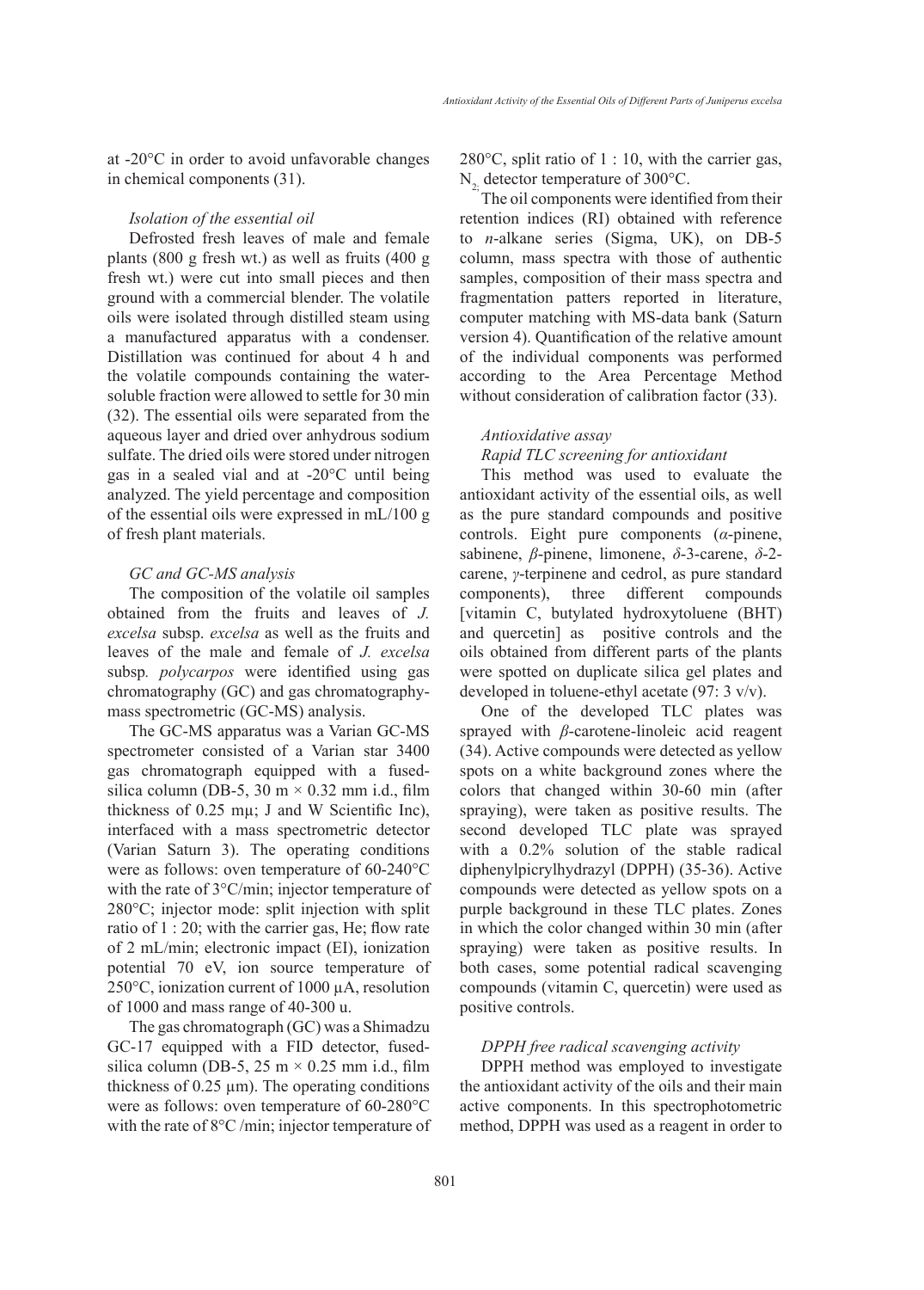measure DPPH free radical scavenging activity (35-36)**.** Various concentrations (50 μL) of each volatile oil obtained from different parts of plants, a number of main components of the essential oils compounds (*α*-pinene, sabinene, *β*-pinene, limonene, *δ*-3-carene, *δ*-2-carene, *γ*-terpinene and cedrol) and five different compounds, (vitamin C, vitamin E, dimethyl sulfoxide (DMSO), butylated hydroxytoluene (BHT) and quercetin – as positive controls) were added to 2.5 mL of a 0.004% solution of DPPH in methanol. The reaction mixture was shaken and then incubated for 30 min at room temperature. The amount of DPPH remaining was determined at 517 nm against a blank using a spectrophotometer (Milton Roy Company Spectronic 2OD). All tests were carried out for five times.

## *Deoxyribose degradation assay*

The procedure described was used to evaluate the hydroxyl group free radical scavenging activity of samples. In this method, 100 µL of 28 mM 2-deoxy-2-ribose in phosphate buffer ( $pH = 7.4$ ), 500 µL of solutions from various concentrations of the volatile oil obtained from different parts of the plants or the other main components of the essential oils compounds (*α*-pinene, sabinene, *β*-pinene, limonene, *δ*-3 carene, *δ*-2-carene, *γ*-terpinene and cedrol), as well as quercetin and dimethyl sulfoxide (DMSO) (in phosphate buffer containing 1.5% of Tween 80), 200 µL of mixture of 1.04 mM EDTA and 200  $\mu$ M FeCl<sub>3</sub> (1:1 v/v), 100  $\mu$ L of 1.0 mM  $H_2O_2$  and 100  $\mu$ L of 1.0 mM ascorbic acid were mixed. All solutions were prepared freshly. The reaction mixtures (final volume = 1.0 mL) were incubated for 1 h at 37°C. One milliliter of thiobarbituric acid (TBA) (1%) and 1.0 mL of trichloroacetic acid (TCA) (2.8%) were added to each of these incubated samples and again incubated for 20 min at 100˚C. After cooling, at 532 nm, the absorbance of the samples was measured against a blank containing deoxyribose and buffer. Reactions were carried out for five times. The inhibition percent (I) of deoxyribose degradation was calculated in the following way:

 $I(%) = 100 \times (A_0 - A_1 / A_0)$ 

Here,  $A_0$  is the absorbance of the control reaction (reaction, containing no test compound) and  $A_1$  is the absorbance of the test compound (3, 10).

#### *Assay for site-specific actions*

Several tests were performed in order to assess possible site-specific actions which only present another feature of deoxyribose method (37-38)**.**

 Performing these tests indicates whether the oils possess pro-oxidative activities, if they can stimulate an oxidative process or if they generate fragments, which react with thiobarbituric acid. The described deoxyribose method was adapted in three ways:

1. FeCl<sub>3</sub> was used instead of a solution of  $Fe<sup>3+</sup>$ - EDTA

2. Ascorbic acid was omitted from the test system

3. The reaction was performed without deoxyribose. Phosphate buffer with pH of 7.4 was used to compensate the lacking volume. All experiments were carried out in triplicate (3).

#### *Statistical analysis*

Values expressed are mean  $\pm$  SD. All statistical analyses were carried out using SPSS 11.5 for windows.

# **Results and Discussion**

#### *GC-MS analysis*

All the volatile oil samples obtained from the fruits and leaves of *J. excelsa* subsp. *excelsa* as well as the fruits and leaves of male and female of *J. excelsa* subsp*. polycarpos* were clear and possessed a strong odor. The essential oils isolated from leaves of female and fruits of *J. excelsa* subsp. *polycarpos* were colorless and yielded 1.00% and 1.12% (v/w) of volatile oil respectively, while leaves of male *J. excelsa*  subsp. *polycarpos* yielded 0.62% of pale yellow essential oils. The volatile oils isolated separately from fruits and leaves of *J. excelsa*  subsp. *excelsa* were light yellow and colorless, yielded 1.66% and 1.50% (v/w) of volatile oil respectively. All the obtained essential oils were analyzed through GC and GC-MS.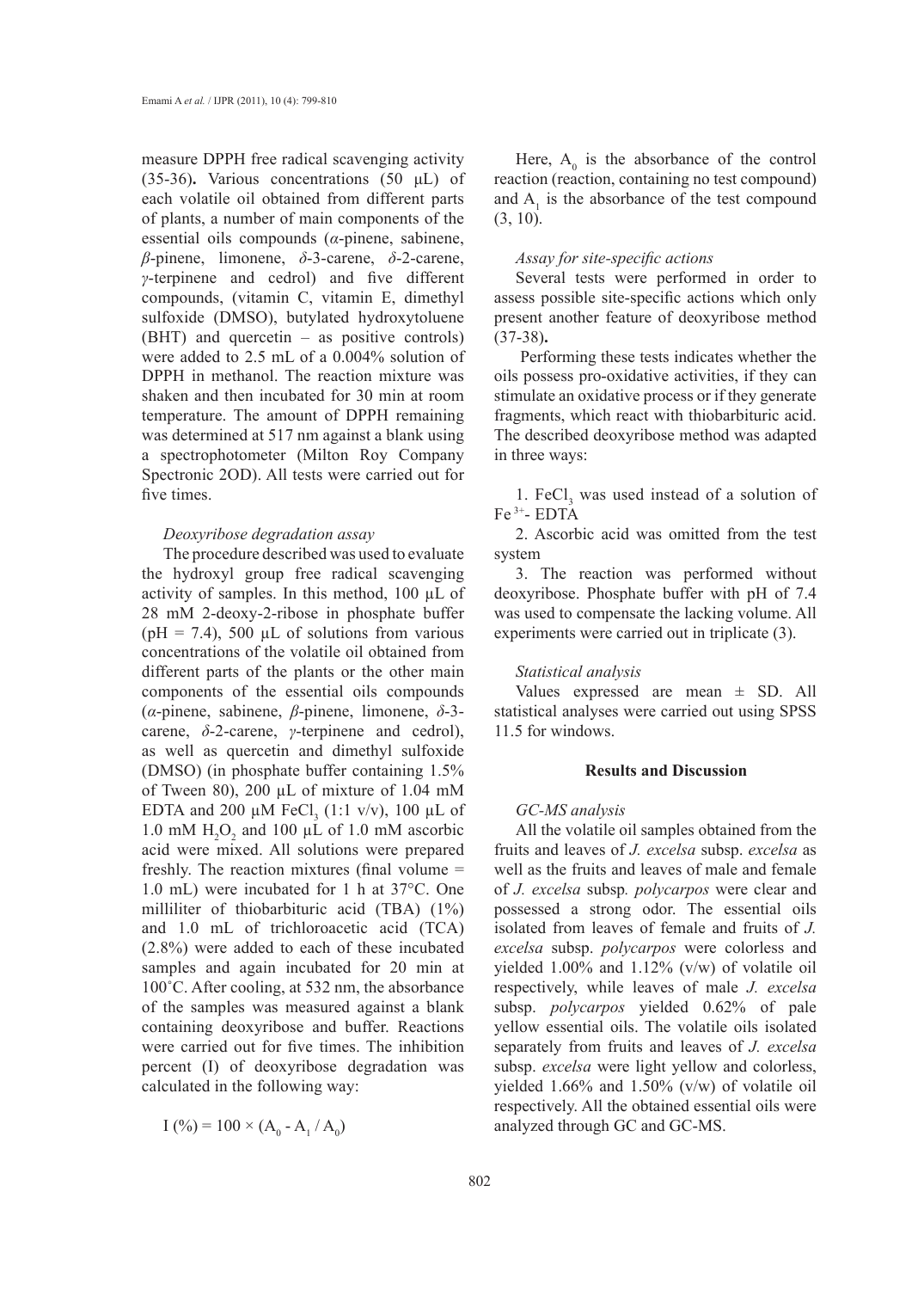| <b>Components</b>                | Retention Index <sup>(1)</sup> | Male Leaves%             | Female Leaves%           | Fruits%                      |
|----------------------------------|--------------------------------|--------------------------|--------------------------|------------------------------|
| $\alpha$ -Pinene                 | 938                            | 59.90                    | 32.72                    | 78.26                        |
| Sabinene                         | 977                            | $\mathsf t$              | 3.57                     | 1.51                         |
| $\beta$ -Pinene                  | 984                            | 2.63                     | 15.83                    | $\mathsf t$                  |
| Myrcene                          | 995                            | 0.12                     | 0.10                     | 0.22                         |
| $\delta$ -2-Carene               | 1000                           | 2.34                     | 0.22                     | 3.30                         |
| $\alpha$ -Phellandrene           | 1007                           | $\mathsf t$              | 2.90                     | t                            |
| 1,4-Cineol                       | 1012                           | 6.79                     | 6.50                     | 6.97                         |
| $\alpha$ -Terpinene              | 1020                           | 0.56                     | 0.12                     | $\mathsf t$                  |
| Cymene (para)                    | 1023                           | $\Box$                   | 0.25                     | $\overline{\phantom{a}}$     |
| Limonene                         | 1031                           | 9.73                     | 7.02                     | 0.21                         |
| $Z$ - $\beta$ -Ocimene           | 1039                           | $\Box$                   | 0.10                     | t                            |
| $E$ - $\beta$ -Ocimene           | 1047                           | 5.54                     | 1.82                     | 3.48                         |
| Bergamal                         | 1057                           | 0.11                     | 5.05                     | ÷,                           |
| $\gamma$ -Terpinene              | 1064                           | 0.75                     | 0.20                     | $\mathfrak{t}$               |
| Sabinene hydrate (cis)           | 1069                           | $\mathsf t$              | 0.55                     |                              |
| Cymenene (meta)                  | 1087                           | $\overline{\phantom{a}}$ | 1.03                     | $\qquad \qquad \blacksquare$ |
| 6-Camphenol                      | 1112                           | 2.08                     | 2.28                     | 1.87                         |
| $\alpha$ -Campholenal            | 1125                           | 3.29                     | 3.53                     | $\mathsf t$                  |
| Ocimene (allo-)                  | 1129                           | $\Box$                   | 0.54                     | ÷,                           |
| Limonene oxide (cis)             | 1136                           | 0.13                     | 0.52                     | $\mathsf t$                  |
| Borneol                          | 1165                           | 0.61                     | 0.46                     | 0.32                         |
| 3-Thujanol                       | 1172                           | 0.10                     | 0.55                     | 0.13                         |
| $\alpha$ -Terpineol              | 1191                           | $0.10\,$                 | 0.13                     | 0.19                         |
| Verbenone                        | 1207                           | $\mathsf t$              | 0.12                     | $\blacksquare$               |
| Z-Ocimenone                      | 1231                           | 0.10                     | 0.10                     | $\mathfrak{t}$               |
| E-Caryophyllene                  | 1417                           | $\overline{\phantom{a}}$ | $\overline{\phantom{a}}$ | 0.18                         |
| $\nu$ - Elemene                  | 1435                           | 0.55                     | 0.85                     | 0.21                         |
| $E-\beta$ -Farnesene             | 1459                           | 0.45                     | 1.51                     | $\overline{\phantom{a}}$     |
| Germacrene D                     | 1482                           | $0.10\,$                 | $\overline{\phantom{a}}$ | 0.18                         |
| $\alpha$ -Muurolene              | 1498                           | 0.13                     | 0.58                     | $\overline{\phantom{m}}$     |
| Cuparene                         | 1507                           | $\overline{\phantom{a}}$ | 0.13                     |                              |
| $\gamma$ - Cadinene              | 1516                           | $\Box$                   | 0.13                     |                              |
| $\alpha$ -Cadinene               | 1541                           | 0.16                     | 0.50                     | t                            |
| Widdrol                          | 1597                           | $\overline{\phantom{a}}$ | 0.12                     | ä,                           |
| Cedrol                           | 1621                           | 1.88                     | 2.57                     | 1.31                         |
| Grouped compounds:               |                                |                          |                          |                              |
| Monoterpene hydrocarbons         |                                | 81.57                    | 66.42                    | 86.98                        |
| Oxygen-containing monoterpenes   |                                | 13.31                    | 19.73                    | 9.48                         |
| Sesquiterpene hydrocarbons       |                                | 1.39                     | 3.70                     | 0.57                         |
| Oxygen-containing sesquiterpenes |                                | 1.88                     | 2.69                     | 1.31                         |

**Table 1.** Chemical composition of the volatile oil from male and female leaves of *Juniperus excelsa* subsp*. polycarpos.*

t: trace (< 0.1%) ; (1): The retention Kovats indices were determined on DB-5 capillary column.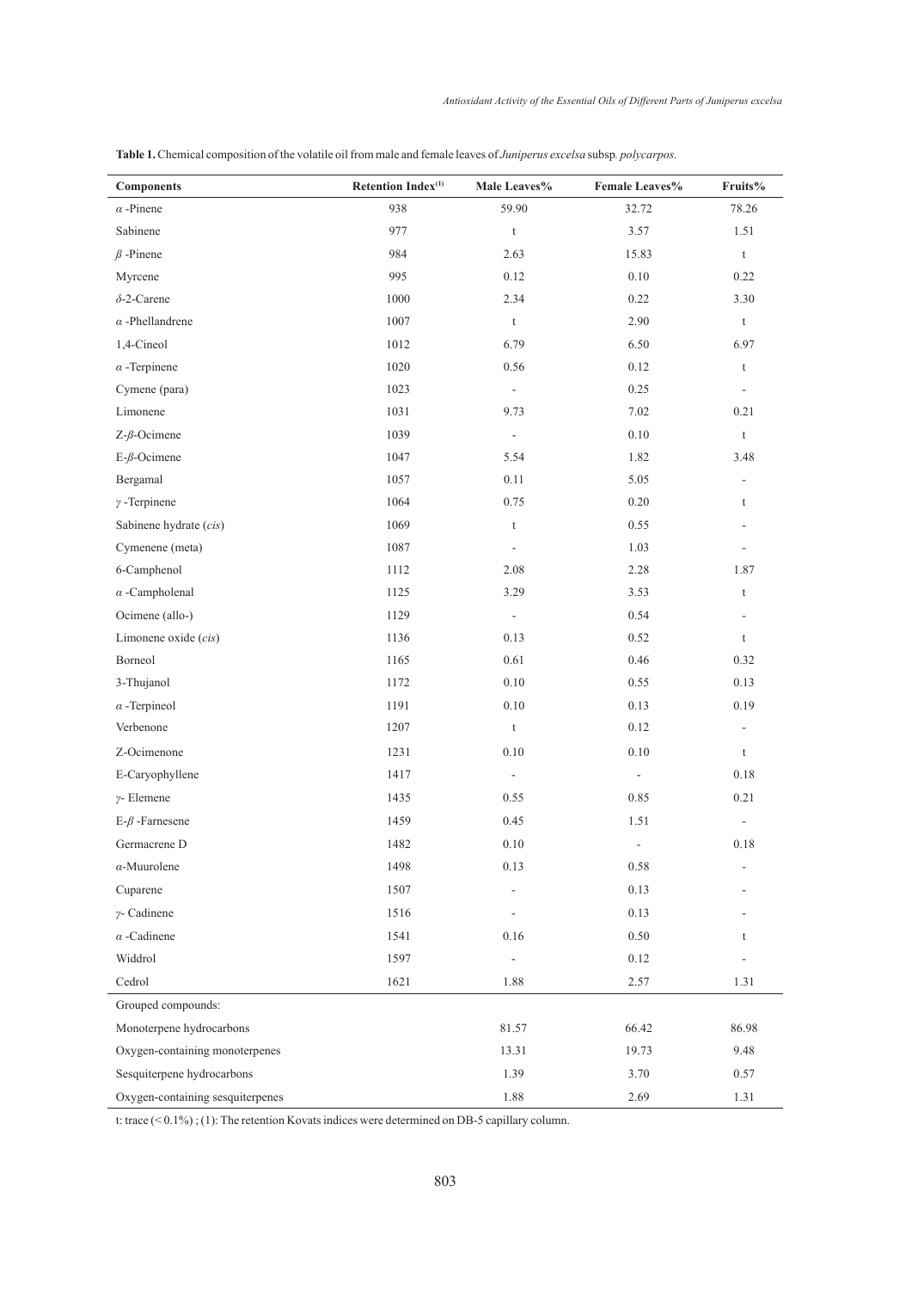| <b>Components</b>                | Retention Index <sup>(1)</sup> | Leaves%                   | Fruits%                      |
|----------------------------------|--------------------------------|---------------------------|------------------------------|
| $\alpha$ -Pinene                 | 940                            | 32.34                     | 47.64                        |
| Camphene                         | 952                            | 0.92                      | $\mathsf t$                  |
| Verbena                          | 967                            | $0.10\,$                  | t                            |
| Sabinene                         | 973                            | 0.39                      | $\overline{\phantom{a}}$     |
| $\beta$ -Pinene                  | 983                            | 2.20                      | 2.71                         |
| Myrcene                          | 994                            | 5.40                      | 5.91                         |
| $\delta$ -2-Carene               | 1004                           | 2.80                      | 1.25                         |
| $\alpha$ -Terpinene              | 1016                           | 0.12                      | 0.13                         |
| Cymene (para)                    | 1022                           | 0.42                      | $\Box$                       |
| Limonene                         | 1032                           | 4.40                      | 4.50                         |
| $\gamma$ -Terpinene              | 1065                           | 0.90                      | 1.12                         |
| Terpinolene                      | 1091                           | 2.85                      | 1.76                         |
| $\alpha$ -Campholenal            | 1128                           | 0.28                      | $\qquad \qquad \blacksquare$ |
| E-Pinocarveol                    | 1140                           | 0.20                      | $\overline{\phantom{a}}$     |
| Camphor                          | 1148                           | 0.72                      | 0.21                         |
| Pinocarvone                      | 1164                           | $\ensuremath{\mathbf{t}}$ | t                            |
| Borneol                          | 1167                           | 0.14                      | $\overline{\phantom{a}}$     |
| Pinocamphone $(cis)$             | 1175                           | 0.24                      | 0.16                         |
| Terpinene-4-ol                   | 1182                           | $\overline{\phantom{a}}$  | 0.13                         |
| Verbenone                        | 1204                           | 0.97                      | $\mathsf t$                  |
| Bornyl acetate                   | 1286                           | $\ensuremath{\mathbf{t}}$ | 0.92                         |
| $\delta$ -Elemene                | 1339                           | 0.11                      | 0.54                         |
| $\alpha$ -Copaene                | 1375                           | 0.13                      | t                            |
| $\beta$ - Elemene                | 1388                           | 3.74                      | 0.43                         |
| Z-Caryophyllene                  | 1407                           | 2.60                      | 1.1                          |
| $\beta$ -Caryophyllene           | 1422                           | 2.20                      | 3.60                         |
| $\gamma$ - Elemene               | 1434                           | 2.80                      | 5.50                         |
| $\alpha$ -Humulene               | 1453                           | $0.67\,$                  | $\mathfrak{t}$               |
| $E-\beta$ -Farnesene             | 1460                           | 0.34                      | 0.44                         |
| Germacrene D                     | 1483                           | $0.40\,$                  | 0.92                         |
| $\alpha$ -Muurolene              | 1497                           | 0.36                      | 0.18                         |
| $Z-\alpha$ -Bisabolene           | 1508                           | 2.91                      | 0.18                         |
| $\gamma$ -Cadinene               | 1516                           | 2.22                      | $\mathsf t$                  |
| $\delta$ -Cadinene               | 1524                           | 0.79                      | 0.76                         |
| E-γ-Bisabolene                   | 1533                           | 0.56                      | 0.65                         |
| $\alpha$ -Cadinene               | 1542                           | 0.40                      | $\mathsf t$                  |
| Elemol                           | 1553                           | 0.34                      | 0.55                         |
| Germacrene B                     | 1564                           | 0.60                      | 0.42                         |
| $\alpha$ -Cedrol                 | 1604                           | 13.06                     | 12.01                        |
| $\alpha$ -Cadinol                | 1655                           | 0.53                      | 0.63                         |
| Grouped compounds:               |                                |                           |                              |
| Monoterpene hydrocarbons         |                                | 53.56                     | 65.23                        |
| Oxygen-containing monoterpenes   |                                | 1.83                      | 1.21                         |
| Sesquiterpene hydrocarbons       |                                | 20.83                     | 14.72                        |
| Oxygen-containing sesquiterpenes |                                | 13.93                     | 13.19                        |

| <b>Table 2.</b> Chemical composition of the volatile oil from fruits and leaves of <i>Juniperus excelsa</i> subsp. <i>excels.</i> |  |
|-----------------------------------------------------------------------------------------------------------------------------------|--|
|-----------------------------------------------------------------------------------------------------------------------------------|--|

t: trace (< 0.1%) ; Retention Index: The retention Kovats indices were determined on DB-5 capillary column.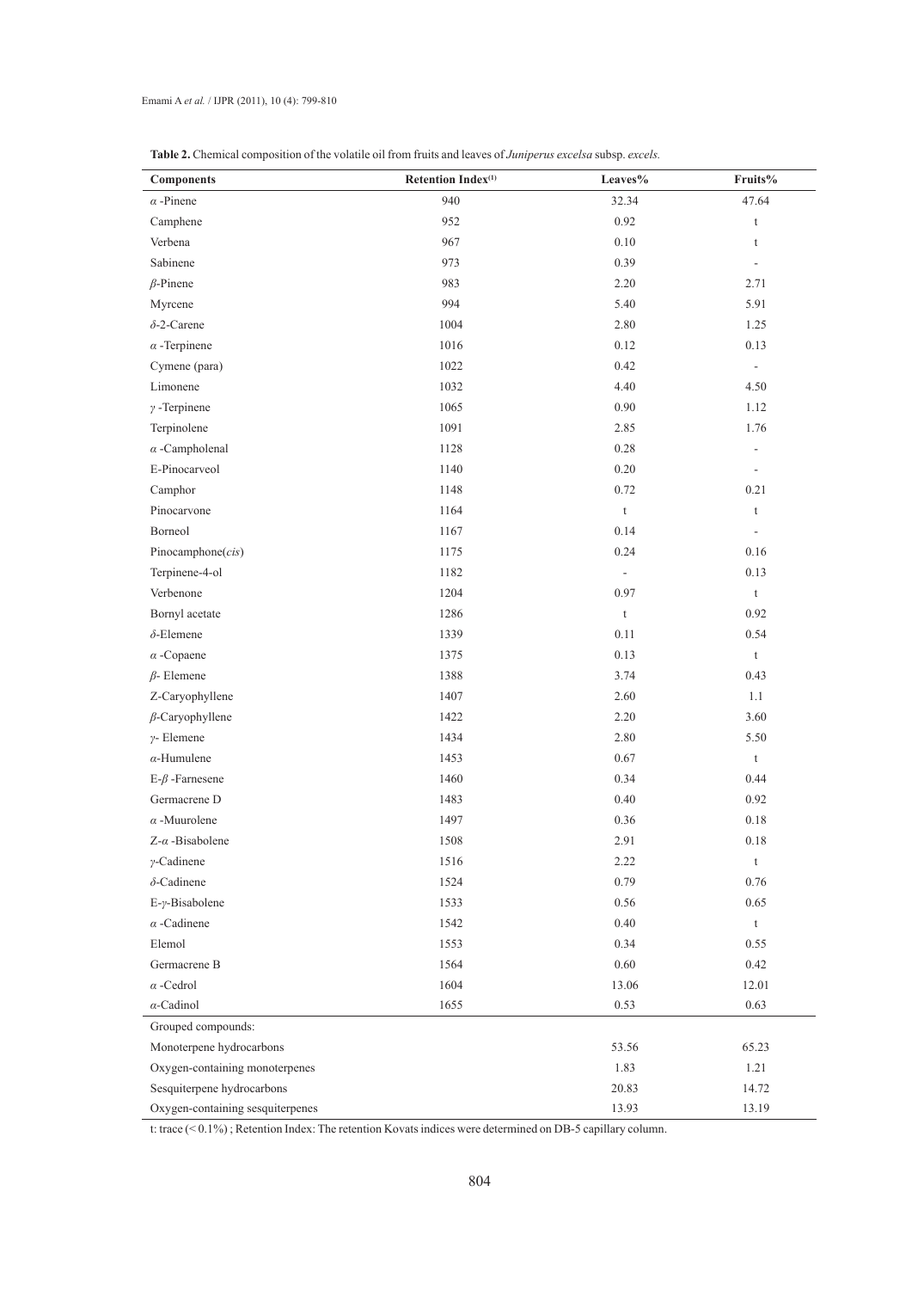The constituents of the essential oils of *J. excelsa* subsp. *polycarpos* and *J. excelsa* subsp. *excelsa* are listed in Tables 1 and 2 respectively in order of elution from the DB5 column. In the volatile oils obtained from leaves of both male and female *J. excelsa* subsp. *polycarpos,* 27 and 33 compounds (representing more than 98.15% and 92.54% of the total essential oil compounds respectively) and in the oil of fruits of this plant, 24 compounds (representing more than 98.34% of the total essential oil compounds) were identified (Table 1). Monoterpene hydrocarbons were the main constituents of these essential oils (86.98, 81.57 and 66.42% for the oil of fruits and leaves of male and female trees respectively). The analysis also indicated that the amounts of sesquiterpene hydrocarbons and oxygen-containing sesquiterpenoids were low in the oils of fruits and leaves of male and female trees of *J. excelsa* subsp*. polycarpos,* while the amounts of oxygen-containing monoterpenoids were relatively high (9.48, 13.31 and 19.73% respectively) in these oils.

The main compounds in the oils of both male and female leaves as well as the fruits of this plant were *α*-pinene (59.90, 32.72, and 78.26%), 1,4-cineol (6.79, 6.50 and 6.97%) and limonene (9.73, 7.02 and 0.21%) respectively. However *β*-pinene (15.83%) was also one of the major components of *J. excelsa* subsp*. polycarpos* leaves of female tree oil.

The analysis of the leaves' and fruits' oil of *J. excelsa* subsp. *excelsa* essential oils leads to identifying 39 and 35 compounds respectively (representing more than 90.15% and 94.35% of the total essential oil compounds respectively) (Table 2). The major components in the oils of *J. excelsa* subsp. *excelsa* leaves and fruits were monoterpene hydrocarbons (53.56% and 65.23%), sesquiterpene hydrocarbons (20.83% and 14.72%) and oxygen-containing sesquiterpenes (13.93% and 13.19%), respectively. However, the amounts of oxygencontaining monoterpenes were low in the analyzed oils. The main constituents of the leaves' and fruits' oils of *J. excelsa* subsp. *excelsa* were *α*-pinene (32.34% and 47.64%), *α*- cedrol (13.06% and 12.01%) and *β*-myrcene (5.40% and 5.91%) respectively.

Several reports published about the main

constituents of the leaves' and fruits' oils obtained from *J. excelsa* subsp. *polycarpos* and *J. excelsa* subsp. *excels* (39-43).

The results of this study did not entirely correspond with the published data. The comparison of the numbers and amounts of components in the essential oils of these plants grown in different parts of the world indicated that the oil composition of individual plants may vary widely due to the climate, growing area, time of collection, *etc*., and these differences are very common (44).

# *Antioxidative assay*

# *Rapid TLC screening*

In rapid TLC screening test, the essential oils of different parts of the plants, their pure components and positive controls were tested for their antioxidant activity.

One of the developed TLC plates (in duplicate) containing the tested compounds was sprayed with  $\beta$ -carotene – linoleic acid reagent. Another developed TLC plate (in duplicate) with the tested compounds was sprayed using a solution of DPPH. When the TLC plate was sprayed with *β*-carotene-linoleic acid reagent, only one yellow zone related to the oil was detectable for each essential oil. In both tests, all pure compounds produced yellow spots. Various monoterpene hydrocarbons have very similar polarity and similar retention indices; therefore they accumulate on the same area of the plate. This may explain why only one yellow zone (related to a group of compound) appeared for each one of the tested oils and explain the incomplete separation on the TLC plates. In this test, all the volatile oils – pure standard components and positive controls– showed some antioxidant activity. Considering the results obtained from using TLC screening method to evaluate the antioxidant activity of the essential oils obtained from both *J. excelsa*  subsp. *polycarpos* and *J. excelsa* subsp. *excelsa*  indicates that the TLC method can be used as a rapid test to detect antioxidant effects of samples, but it is not appropriate to identify which compounds in the oil correspond to the antioxidant effect. Therefore, the oils and other pure components that possessed antioxidant activity were subjected to further testing.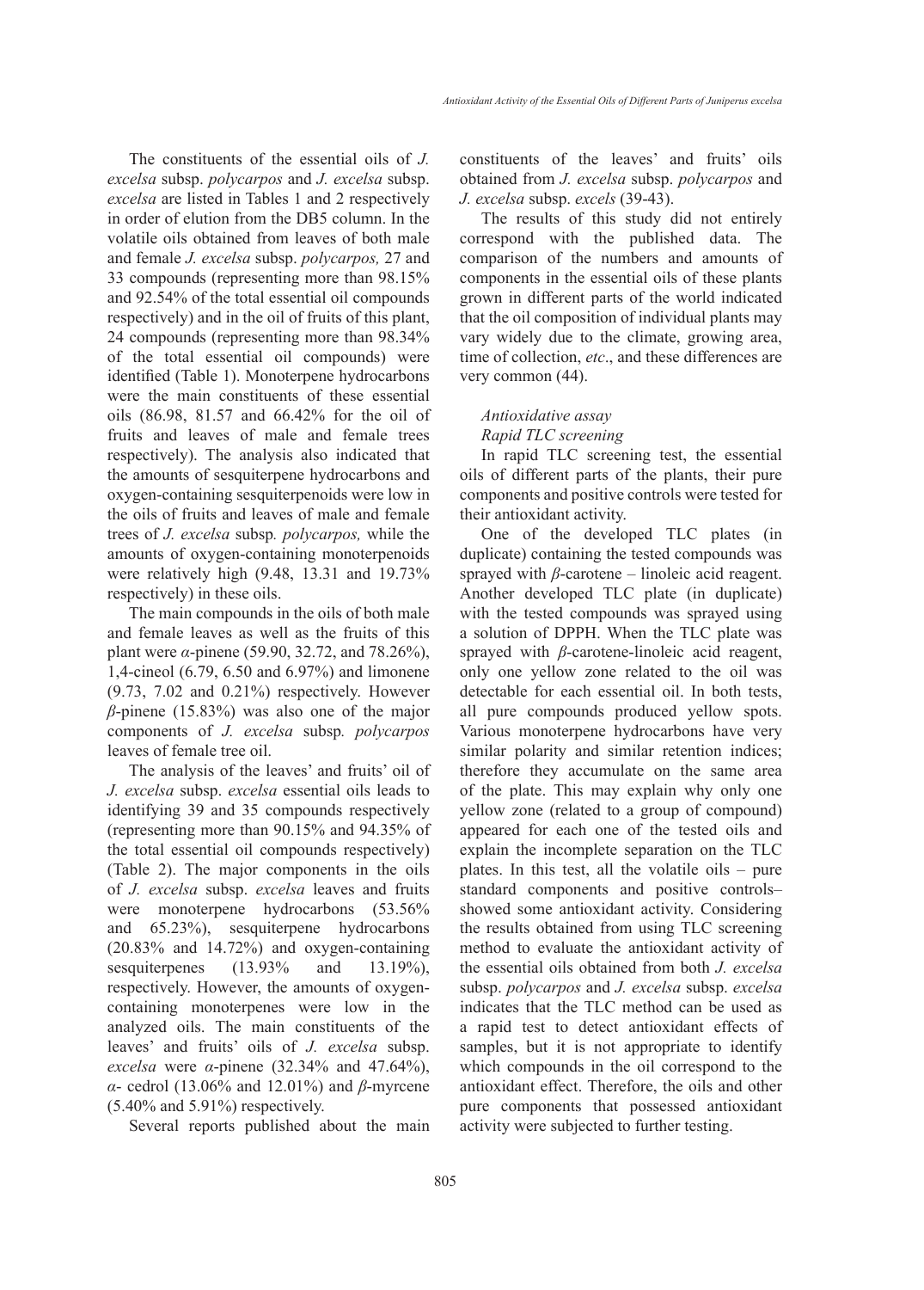|                                 | Concentration (µL/mL) |           |              |                |                |  |
|---------------------------------|-----------------------|-----------|--------------|----------------|----------------|--|
|                                 | 0.1                   | 0.5       | $\mathbf{1}$ | $\overline{2}$ | $\overline{4}$ |  |
| Ouercetin                       | 4.2 $(0.4)^{(1)}$     | 10.6(0.8) | 21.8(0.5)    | 37.9(1.6)      | 77.7(3.2)      |  |
| Vitamin C                       | 1.3                   | 4.9(0.3)  | 11.1(1.8)    | 19.3(0.3)      | 38.7(1.0)      |  |
| <b>BHT</b>                      | 0.5                   | 1.9(0.3)  | 2.6(0.4)     | 4.8(0.6)       | 13.3(3.6)      |  |
| <b>DMSO</b>                     | 0.6(0.4)              | 0.3(0.2)  | 1.0(0.4)     | 0.7(0.3)       | 2.4(0.9)       |  |
| Vitamin E                       | <b>NA</b>             | <b>NA</b> | <b>NA</b>    | 1.10(1.1)      | 5.26(0.32)     |  |
| $\gamma$ -Terpinene             | 0.8(0.4)              | 3.3(0.4)  | 5.6(0.4)     | 8.5(0.6)       | 17.7(0.3)      |  |
| Cedrol                          | 0.8(0.3)              | 1.6(0.3)  | 1.8(0.4)     | 1.5(0.342)     | 3.1(0.4)       |  |
| $\delta$ -2-Carene              | 0.5                   | 1.9(0.3)  | 2.3(0.4)     | 4.8(0.6)       | 13.0(3.6)      |  |
| $\delta$ -3-Carene              | 0.2(0.1)              | 0.2(0.1)  | 0.5(0.2)     | 1.1(0.6)       | 4.8(0.4)       |  |
| Limonene                        | 0.2(0.2)              | NA        | 2.1(0.3)     | 0.4(0.2)       | NA             |  |
| $\beta$ -Pinene                 | 0.4(0.3)              | <b>NA</b> | NA           | 0.1(0.2)       | 1.0(0.4)       |  |
| $\alpha$ -Pinene                | <b>NA</b>             | <b>NA</b> | <b>NA</b>    | <b>NA</b>      | <b>NA</b>      |  |
| Sabinene                        | NA                    | 1.4(0.4)  | 1.0(0.4)     | 1.8(0.1)       | 5.1(0.5)       |  |
| J. excelsa subsp. polycarpos ML | 1.6(0.7)              | 3.5       | 5.0(1.8)     | 4.5(0.5)       | 9.8(0.4)       |  |
| J. excelsa subsp. polycarpos FL | 1.7(0.3)              | 3.2(0.4)  | 5.4(1.1)     | 7.3(0.4)       | 16.8(0.3)      |  |
| J. excelsa subsp. polycarpos FT | <b>NA</b>             | NA        | <b>NA</b>    | NA             | 1.4            |  |
| J. excelsa subsp. excels L      | 1.9(0.8)              | 1.9(0.5)  | 3.0(0.4)     | 4.8(0.4)       | 8.2(0.6)       |  |
| J. excelsa subsp. excels FT     | 3.8(0.7)              | 1.6(0.4)  | 2.7          | 5.1            | 6.6(1.8)       |  |

**Table 3.** Antioxidant activity (%) of the volatile oils obtained from various parts of *Juniperus excelsa* subsp*. polycarpos* and *J. excelsa*  subsp. *excels* as well as other tested compounds in DPPH assay.

(1): Amounts in parenthesis are representing standard deviation; NA: Not Active; ML: Male Leaves, FL: Female Leaves, FT: Fruit, L: Leaves.

#### *DPPH free radical scavenging activity*

The abilities of the test compounds (both the essential oils and their main components) to donate hydrogen atoms or electrons were measured spectrophotometrically in DPPH assay. The testing materials which reduced DPPH to the yellow colored product– diphenylpicrylhydrazine– and decreased the absorbance at 517 nm, possessed antioxidant activity.

In this experiment, pure compounds used as standard showed very different antioxidant activity ranged from 17.7 (in concentration of 4µL/mL) for *γ*-terpinene, no activity for *α*-pinene and limonene and very low activity for *β*-pinene. For the compounds used as positive controls, while DMSO and vitamin E showed very low activity, quercetin and ascorbic acid possessed relatively high antioxidant effects (77.7 and 38.7% respectively) (Table 3).

For the *J. excelsa* subsp. *polycarpos* oils, the strongest effect was measured for the oil of female leaves of the plant in concentration of 4  $\mu$ L/mL (16.8%) and the weakest effect was related to the oil of *J. excelsa* subsp. *polycarpos* fruits (1.4%).

The leaf and fruit oils of *J. excelsa* subsp. *excelsa* showed low antioxidant activity at the concentration of 4 µL/mL (8.2% and 6.6% respectively), (Table 3). Although the composition of the leaves and fruits oil of *J. excelsa* subsp. *excelsa* is different, their antioxidant activity in this DPPH test are nearly similar (8.2% and 6.6% in concentration of 4 µL/mL respectively). So, one can attribute that each minor or major compound has specific antioxidant activity, but despite the differences in the numbers and percentages of the compounds in these essential oils, the sum or average of this activities are similar.

However, the low antioxidant activity of all the examined oils in DPPH test may be partially due to the various amounts of inactive compounds in DPPH test (*e.g*. low amounts of *γ*terpinene as well as high amounts of *α*-pinene), (Tables 1 and 2).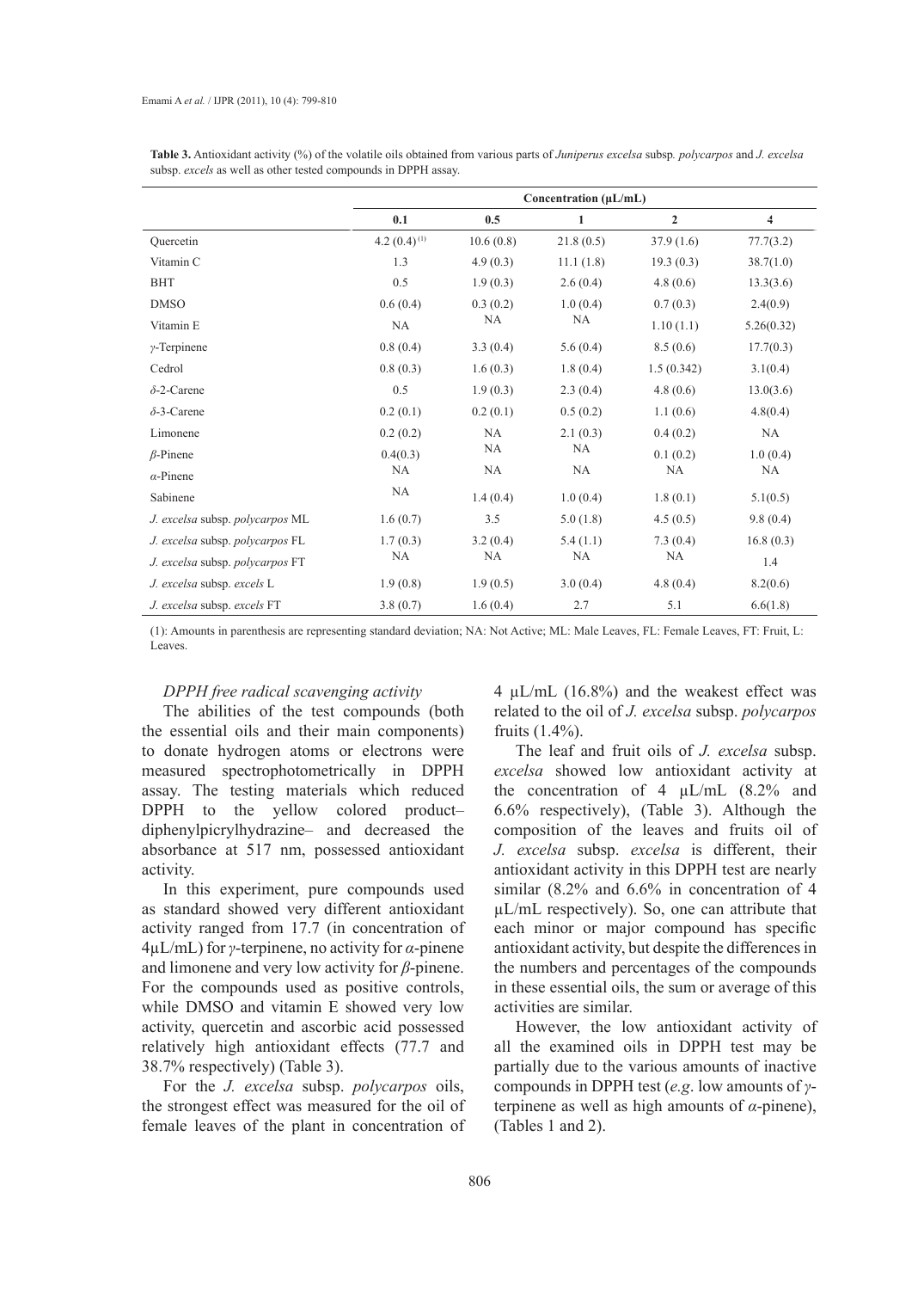|                                 | Concentration $(\mu L/mL)$ |                 |                 |                |           |
|---------------------------------|----------------------------|-----------------|-----------------|----------------|-----------|
|                                 | 0.05                       | 0.1             | 0.2             | 0.5            | 1         |
| Ouercetin                       | $3.4(0.4)^{(1)}$           | 14.6(0.5)       | 26.0(0.7)       | 33.4(0.5)      | 44.1(0.9) |
| <b>DMSO</b>                     | 7.1(0.9)                   | 13.1(0.4)       | 25.3(1.3)       | 44.4(0.9)      | 55.8(0.7) |
| $\gamma$ -Terpinene             | 8.1(0.5)                   | 12.2(0.5)<br>NA | 12.6(0.6)<br>NA | 7.0(1.5)<br>NA | 17.1(1.2) |
| Cedrol                          | NA                         |                 |                 |                | 26.8(0.4) |
| $\delta$ -2-Carene              | <b>NA</b>                  | 4.9(0.8)        | 2.7(0.6)        | 8.9(1.0)       | <b>NA</b> |
| $\delta$ -3-Carene              | 12.5(0.8)                  | 15.5(0.5)       | 19.0(1.1)       | 29.8(0.8)      | 27.3(1.0) |
| $\beta$ -Pinene                 | 47.6(1.4)                  | 39.5(1.0)       | 34.6(1.4)       | 25.2(3.4)      | 31.7(1.5) |
| Limonene                        | 40.2(1.2)                  | 16.3(1.0)       | 40.6(2.9)       | 26.0(0.9)      | 12.6(2.3) |
| $\alpha$ -Pinene                | <b>NA</b>                  | NA              | 1.2(0.4)        | 5.8(0.8)       | 4.1(1.2)  |
| Sabinene                        | <b>NA</b>                  | 12.2(0.8)       | 17.0(1.4)       | 8.2(1.5)       | 1.3(1.4)  |
| J. excelsa subsp. polycarpos ML | 7.1(2.8)                   | 0.3(0.2)        | NA              | NA.            | NA.       |
| J. excelsa subsp. polycarpos FL | <b>NA</b>                  | NA              | <b>NA</b>       | <b>NA</b>      | <b>NA</b> |
| J. excelsa subsp. polycarpos FT | NA                         | NA              | <b>NA</b>       | NA             | <b>NA</b> |
| J. excelsa subsp. excels L.     | 17.1(5.8)                  | 9.9(1.5)        | 12.0(0.8)       | 11.2(3.1)      | 8.6(3.6)  |
| J. excelsa subsp. polycarpos ML | 20.8(1.0)                  | 31.6(9.6)       | 35.5(17.4)      | 29.5(5.2)      | 3.9(0.9)  |

**Table 4.** Antioxidant activity (%) of the volatile oils obtained from various parts of *Juniperus excelsa* subsp*. polycarpos* and *J. excelsa*  subsp. *excels* as well as other tested compounds in deoxyribose assay.

(1): Amounts in parenthesis are representing standard deviation; NA: Not Active ; ML: Male Leaves ; FL: Female Leaves ; FT: Fruit ; L: Leaves.

Besides, it is likely that the low activity of all the tested essential oils in this test is due to its unknown components or because of some compounds that exist in trace amounts and did not subject to the antioxidant tests (3).

## *Deoxyribose degradation assay*

In deoxyribose degradation assay, the ability of a compound to remove hydroxyl radical and prevent sugar from degradation was tested. Most of the tested compounds showed some antioxidant effects. In deoxyribose degradation test, OH radicals were generated by the reaction of ferric-EDTA together with  $H_2O_2$  and ascorbic acid to attack the substrate deoxyribose. The resulting products of the radical attack formed a pink chromogen when it was heated with TBA in acid solution. Incubation of this reaction mixture with antioxidant substances made it possible to interfere with the free radical reaction and could prevent damage to the sugar (1, 3, 10, 45).

Quercetin and DMSO as positive controls, showed the highest activity on scavenging OH radicals (44.1 and 55.8 respectively) in this test. The activities of pure standard compounds varied from the highest activity for *β*-pinene, extremely weak antioxidant effects for some other compounds like *α*-pinene and sabinene, and no antioxidant activity for *δ*-2-carene (Table 4).

None of the tested volatile oils possessed remarkable antioxidant activity. Maximum inhibition among the essential oils was measured for fruits of *J. excelsa* subs. *excelsa* at 0.2 µL/ mL concentration (35.5%). The variability in antioxidant activity of the tested oils can mainly be related to the variability in the amounts of compounds and their specific activity in deoxyribose degradation assay. During this test, antioxidant effects were occurred in some of the oils and pure standard compounds. But at higher concentration, the absorbance increased, the antioxidant effect decreased and sometimes prooxidant effect appeared. This may be due to prooxidative effect of certain compounds such as alkanals and other aliphatic aldehydes that react with the reagent TBA and form colored products (3, 10, 46). These pro-oxidative effects will be examined in the assay of site-specific action.

#### *Assay for site-specific actions*

In site-specific reaction assay, the deoxyribose assay was modified in three different ways to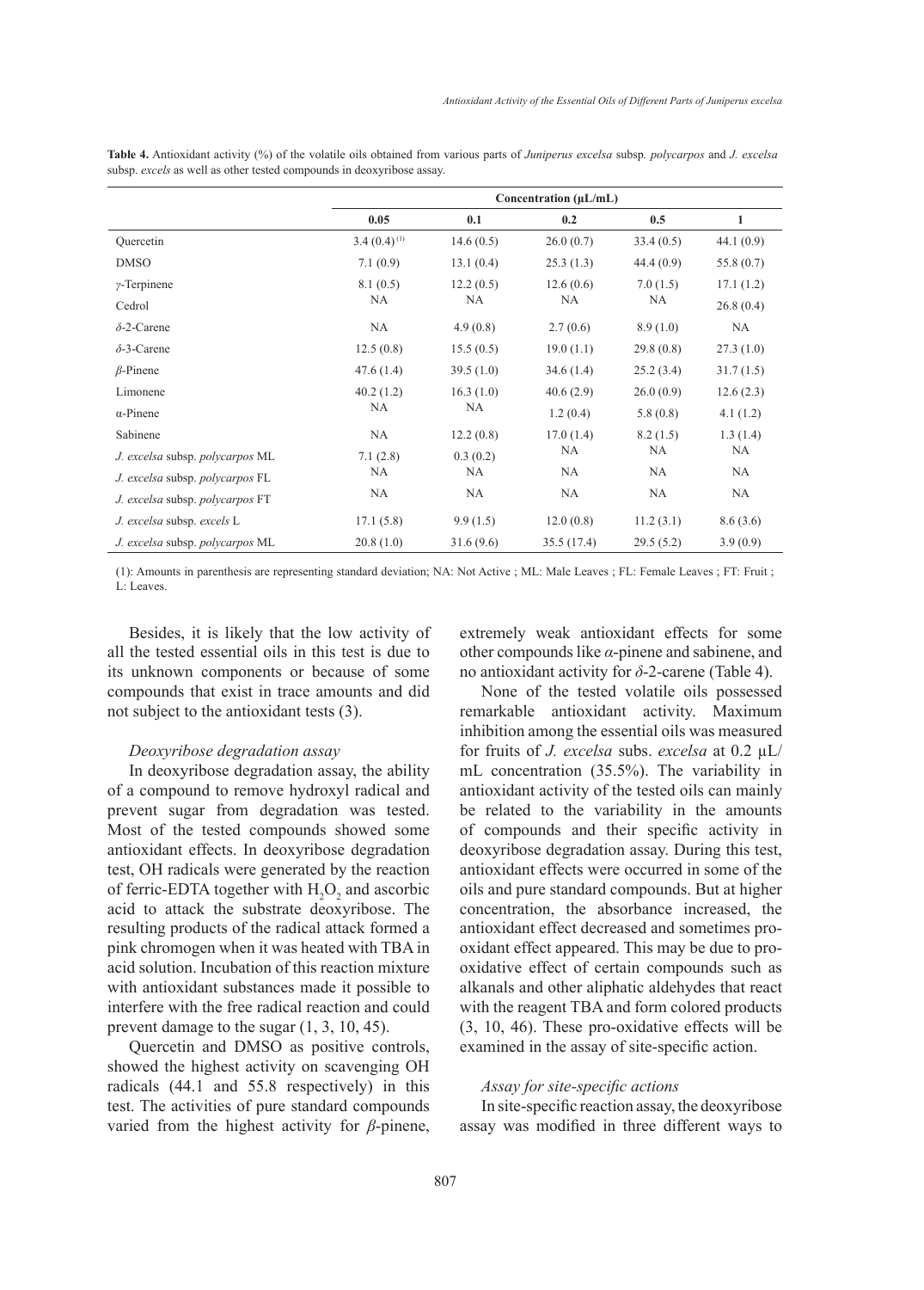assess whether the oils exhibited site-specific effects. In one occasion, the EDTA was omitted from the reaction mixture. Iron was added as ferric chloride instead of complex form of  $Fe<sup>3+</sup>$ -EDTA. Some of the  $Fe<sup>3+</sup>$  ions bind directly to the sugar and its degradation becomes site-specific (36). The formed hydroxyl radicals attacked deoxyribose immediately. An inhibition of this degradation in the absence of EDTA depends not only on a scavenger's ability to react with OH, but also on its potential to form complex with iron ions. None of the test compounds showed remarkable differences when EDTA was omitted.

In another test, the ascorbate was omitted from the reaction mixture in order to examine the ability of a substance to reduce  $Fe<sup>3+</sup>$ -EDTA and decrease the rate of OH radical generation. If an agent possesses pro-oxidant activity, the deoxyribose degradation will be stimulated, more fragments will be produced and the absorbance at 532 nm will be increased significantly (10). From all tested samples, all the oils obtained from different parts of *J. excelsa* subsp. *polycarpos* and the oil obtained from fruits of *J. excelsa* subsp. *excels* as well as standard compounds γ-terpinene, limonene and sabinene  $(l \mu L/mL)$  could induce the radical generation. In the presence of TBA at low pH, while yellow chromogens are generated soon after mixing the aldehyde with TBA, red pigments appear about 6 h after the beginning of the reaction.

 In another experiment, deoxyribose was omitted from the reaction mixture in order to see whether the compounds under examination themselves could form degradation products which react with TBA to make chromogen. The omission of deoxyribose from the reaction mixture leaves the tested oils as the only substrates to react with OH radicals and form TBA reactive species (TBARS) (3). The essential oils obtained from fruits and leaves of male *J. excelsa* subsp. *polycarpos* as well as standard compounds like *α*-pinene and limonene were the only substrates to react with OH radicals and to form TBARS. Therefore, the antioxidant activity strength observed for these tested oils and compounds may not be their actual antioxidant activity. The increase of absorption in their solutions may be due to the production of chromogens by various compounds in the solution and therefore, cause a false decrease in antioxidant activity.

# **Conclusion**

Although the results of present study demonstrate relatively low antioxidant activity for the tested essential oils obtained from various parts of both *J. excelsa* subsp. *polycarpos* and *J. excelsa* subsp. *excels* species, these activities suggest possible use of the essential oils of these two plants in very low concentrations for preserving food materials. However before any final conclusion, it is suggested that these oils' antioxidant activity should also be evaluated using lipid solvent system methods.

# **Acknowledgment**

This work was supported by a grant from Mashhad University of Medical Sciences (MUMS) Research council, Mashhad, Iran. The authors like to thank the authorities in MUMS and its School of Pharmacy for their supports.

## **References**

- (1) Halliwell B, Gutteridge MC and Aruoma QI. The deoxyribose method: a simple "test tube" assay for determination of rate constants for reaction of hydroxyl radicals. *Anal. Chem.* (1987) 165: 215-219.
- Djeridane A, Yousfi M, Nadjemi B, Boutassouna D, (2) Stocker P and Vidal N. Antioxidant activity of some Algerian medicinal plants extract containing phenolic compounds. *Food Chem.* (2006) 97: 654-660.
- $(3)$  Burits M, Asres K and Bucar F. The antioxidant activity of the essential oils of *Artemisia afra, A. abyssinica*  and *Juniperus procera*. *Phytother. Res.* (2001) 15: 103-108.
- Sadeghi-aliabadi H, Emami A, Saidi M, Sadeghi B and (4) Jafarian A. Evaluation of *in-vitro* cytotoxic effects of *Juniperus foetidissima* and *Juniperus sabina* extracts against a panel of cancer cells. *Iranian J. Pharm. Res*. (2009) 8: 281-286.
- Al-Fatimi M, Wurster M, Schröder G and Lindequist (5) U. Antioxidant antimicrobial and cytotoxic activities of selected medicinal plants from Yemen *J. Ethnopharmacol*. (2007) 111: 657-666.
- (6) Mirzaeian M, Soleimani M, Barghamadi A, Zebardast M, Mahdipour Z, Eghtesadi F, Taiary Kalajahi B, Mehrdad M and Jassbi AR. Antioxidant and antimicrobial medicinal plants from Iran. *Iranian J. Pharm. Res*. (2004) Suppl 2: 75.
- Rojas G, Levaro J, Tortoriello J and Navarro V. Antimicrobial evaluation of certain plants used in Mexican traditional medicine for the treatment of (7)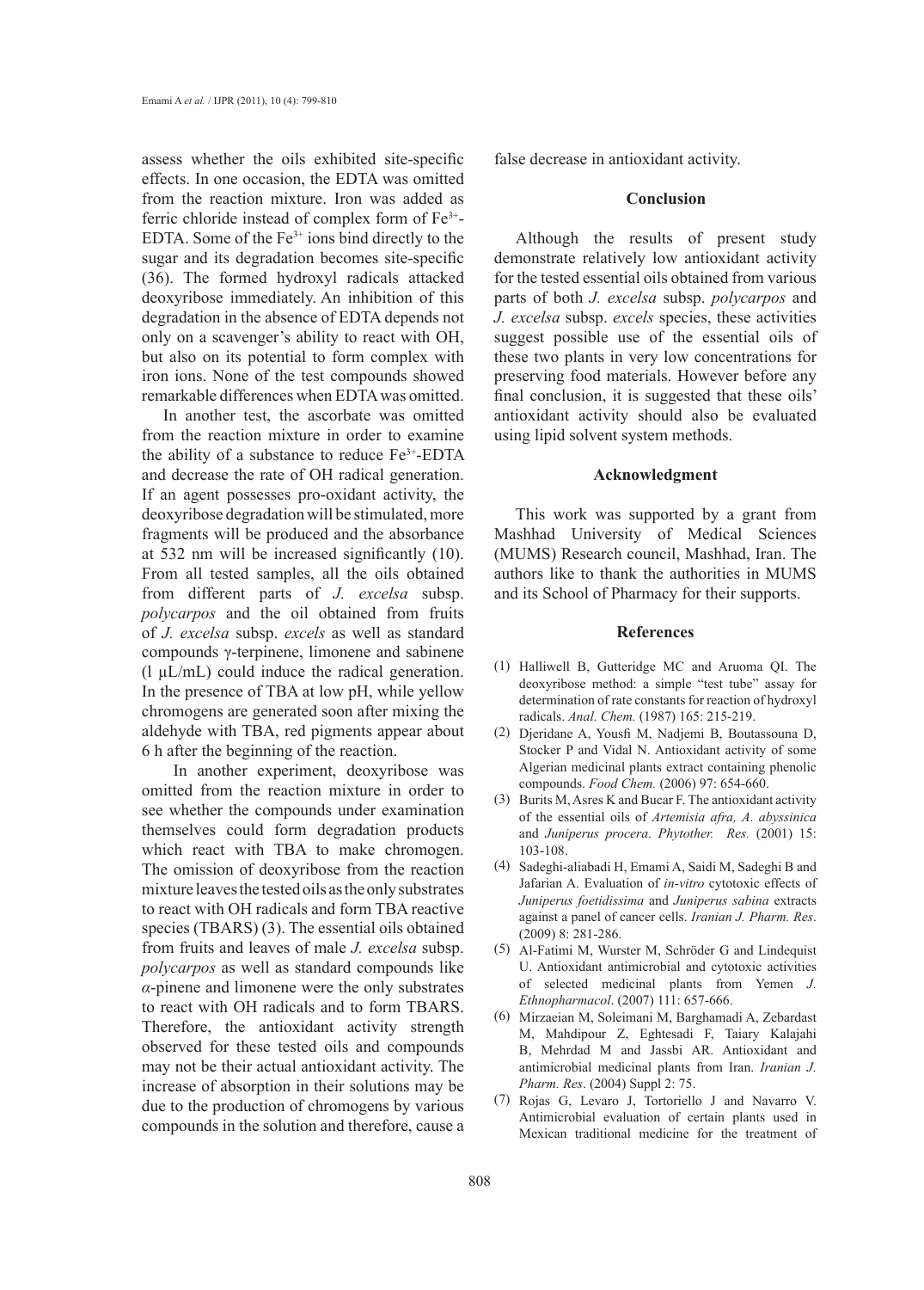respiratory diseases. *J. Ethnopharmacol.* (2001) 74: 97-101.

- (8) Haraguchi, H. Antioxidative plant constituents. In: Tringali C. (ed.) *Bioactive Compounds from Natural Sources.* Taylor and Francis, London (2001) 337-378.
- (9) Ruberto G and Baratta MT. Antioxidant activity of selected essential oil components in two lipid model systems. *Food Chem.* (2000) 69: 167-174.
- (10) Burits M, Bucar F. Antioxidant activity of *Nigella sativa*. *Phytother. Res.* (2000) 14: 323-328.
- Adams RP. *Juniperus of the World: The Genus*  (11) *Juniperus*. Trafford publishing Co. Vancouver (2004) 1.
- Assadi M. *Cupressaceae.* In: Assadi M, Khatamsaz M, (12) Maassomi AA and Mozafarian V. (eds.) *Flora of Iran.*  No. 21, Research Institute of Forest and Rangelands, Tehran (1998) 21-27.
- (13) iedl H. *Cupressucceae*. In: Rechinger KH. (ed.) *Flora Iranica.* No. 50, Akademische Druck- u. Verlagsanstalt, Austria (1968) 5-7.
- (14) Komarov VL. Coniferales. In: Komarov VL. (ed.) *Flora of the U.S.S.R.* Vol. 1, Israel Program of Scientific Translation, Jerusalem (1968) 146-147.
- Boissier E. *Flora Orientalis*. Vol. 5, Part 2, A. Asher (15) and Co. B.V., Amesterdam (1975) 708-709.
- (16) Coode MJE and Cullen J. Gymnospermae. In: Davis PH. (ed.) *Flora of Turkey and the East Aegean Islands*. Vol. 1, Edinburgh University Press, Edinburgh (1965) 84.
- Parsa A. *Flora de l'Iran*. Tome 5, Publication du (17) Minstére de l'Education, Museum d'Histoire Naturelle de Téhéran (1949) 867-868.
- (18) Franco JA. *Juniperus*. In: Tutin TG, Heywood VH, Burges NA,Valentine DH, Walters SM and Webb DA. (eds.) *Flora Europaea*. Vol. 1, The University Press, Cambridge (1964) 39.
- (19) Sabeti H. *Forests, Trees and Shrubs of Iran*. Ministry of Information and Tourism Press, Tehran (1975) 419- 420.
- (20) Hooper D and Field H. Useful plants and drugs of Iran and Iraq. *Publ. Field Mus. Nat. Hist., Bot. Ser.* (1937)  $9.131 - 132$
- (21) Yesilada E, Honda G, Sezik E, Tabata M, Fujita T, Tanaka T, Takeda Y and Takaishi Y. Traditional medicine in Turkey. V. Folk medicine in the inner Taurus Mountains. *J. Ethnopharmacol.* (1995) 46: 133-152.
- (22) Fujita T, Sezik E and Tabata M. Traditional medicine in Turkey VIIl. Folk medicine in middle and west black sea regions. *Econ. Bot.* (1995) 49: 406-422.
- (23) Muhammad I, Mossa JS and El-Feraly FS. Antibactrial diterpenes from the leaves and seeds of *Juniperus excelsa* M. Bieb. *Phytother. Res.* (1992) 6: 261-264.
- (24) Jochile W. Mense-Inducing drugs: Their role in antique, medival and renaissance gyncology and birth control. *Contraception* (1979) 10: 425-439.
- (25) Blakelock RA. *Juniperus*. In: Towsand CC and Gust E. (eds.) *Flora of Iraq.* Vol. 2, Ministry of Agriculture and Agrarian Reform of the Republic of Iraq, Baghdad (1974) 93-94.
- $(26)$  Singh V. Traditional remedies to treat asthma in North West and trans-Himalayan region in J. and K. state. *Fitoterapia* (1995) 65: 507-509.
- Loizzo MR, Tundis R, Conforti F, Saab AM, Statti GA (27) and Menichini F. Comparative chemical composition, antioxidant and hypoglycaemic activities of *Juniperus oxycedrus* ssp. *oxycedrus* L. berry and wood oils from Lebanon. *Food Chem.* (2007) 105: 572-578.
- Wei A and Shibamoto T. Antioxidant activities and (28) volatile constituents of various essential oils. *J. Agric. Food Chem*. (2007) 55: 1737-1742.
- (29) Yaylaci F, Kolayli S, Kucuk M, Karaoglu SA and Ulusoy E. Biological activities of trunk bark extracts of five tree species from Anatolia, Turkey. *Asian J. Chem.* (2007) 19 (3): 2241-2256.
- (30) Asgary S, Emami SA, Shams Ardekani MR, Naderi Gh, Aslani S, Kasher T and Airlin A. Antioxidant effects of the essential oils from the fruits and twigs of *Juniperus excelsa* subsp. *excels* on several oxidative system. *Iranian J. Med. Arom. Plants* (2007) 23: 59-72.
- Adams RP, Zanoni TA and Hogge L. Oil of *Juniperus*  (31) *flaccida* var*. flaccida. J. Nat. Prod.* (1984) 47: 1064- 1065.
- (32) Kirk-Othmer. *Encyclopedia of Chemical Technology*. Vol. 16, Wiley, New York (1978) 313.
- Adams RP. *Identification of Essential Oils*  (33) *Components by Gas Chromatography/Quadrapol Mass Spectroscopy*, Allured Publishing Co., Carol Stream (2001).
- (34) Pratt DE and Miller EE. A flavonoid antioxidant in Spanish peanuts. *J. Am. Oil Chem. Soc*. (1984) 61: 1064-1067.
- (35) Cuendet M, Hostettmann K and Potterat O. Iridoid glucosides with free radical scavenging properties from *Fagraea blumei. Helv. Chim. Acta* (1997) 80: 1144-1152.
- (36) Kirby AJ and Schmidt RJ. The antioxidant activity of Chinese herbs for eczema and of placebo herbs-I. *J. Ethnopharmacol.* (1997) 56: 103-108.
- (37) Aruoma OI. Assessment of potential prooxidant and antioxidant actions. *J. Am. Oil Chem. Soc.* (1996) 73: 1617-1625.
- (38) Aruoma OI and Guppett SL. Antioxidant methodology - *in-vivo* and *in-vitro* concepts. AOCS Press, Champlain (1997) 10.
- (39) Adams RP. The chemical composition of leaf oils of *Juniperus excelsa* M. Bieb. *J. Essent. Oil Res*. (1990)  $2: 45-48.$
- (40) Thappa RK, Aggarwal SG, Kapahi BK and Sarin YK. *Juniperus excelsa* Leaf oil, a new source of cedrol. *J. Nat. Prod.* (1987) 50: 323-324.
- $(41)$  Unlu M, Vardar-Unlu G, Vural N, Donmez E and Cakmak O. Composition and antimicrobial activity of *Juniperus excelsa* essential oil. *Chem. Nat. Compds*. (2008) 44: 129-131.
- (42) Adams RP. Systematics of multi-seeded eastern hemisphere *Juniperus* based on leaf essential oils and RAPD DNA fingerprinting. *Biochem. Syst. Ecol.*